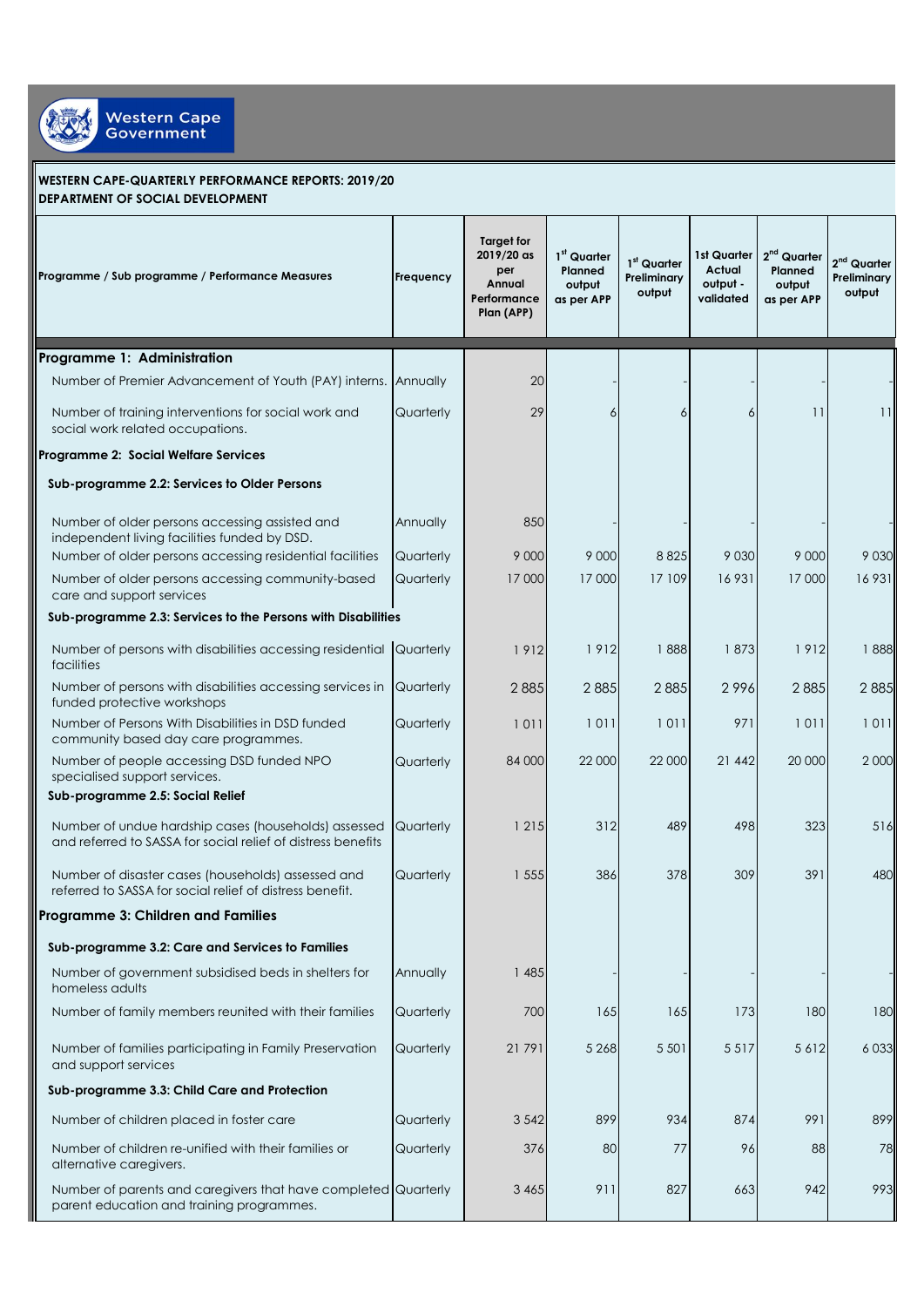| Programme / Sub programme / Performance Measures                                                                               | Frequency | Target for<br>2019/20 as<br>per<br>Annual<br>Performance<br>Plan (APP) | 1 <sup>st</sup> Quarter<br>Planned<br>output<br>as per APP | 1 <sup>st</sup> Quarter<br>Preliminary<br>output | 1st Quarter<br>Actual<br>output -<br>validated | 2 <sup>nd</sup> Quarter<br>Planned<br>output<br>as per APP | $2nd$ Quarter<br>Preliminary<br>output |
|--------------------------------------------------------------------------------------------------------------------------------|-----------|------------------------------------------------------------------------|------------------------------------------------------------|--------------------------------------------------|------------------------------------------------|------------------------------------------------------------|----------------------------------------|
| Number of investigations into the question of whether a                                                                        | Quarterly | 5255                                                                   | 1323                                                       | 1 5 9 7                                          | 2417                                           | 1348                                                       | 2 1 9 8                                |
| child is in need of care and protection not initiated by<br>the Children's Court                                               |           |                                                                        |                                                            |                                                  |                                                |                                                            |                                        |
| Number of Children's Court Inquiries opened<br>(investigations initiated by the Children's Court)                              | Quarterly | 1875                                                                   | 465                                                        | 481                                              | 521                                            | 478                                                        | 470                                    |
| Number of Form 38 reports submitted by designated<br>social workers to the Children's Court.                                   | Quarterly | 3 3 6 0                                                                | 857                                                        | 779                                              | 713                                            | 872                                                        | 757                                    |
| Number of Children's Court inquiries completed.                                                                                | Quarterly | 3224                                                                   | 797                                                        | 761                                              | 730                                            | 824                                                        | 740                                    |
| Sub-programme 3.4: ECD and Partial Care                                                                                        |           |                                                                        |                                                            |                                                  |                                                |                                                            |                                        |
| Number of children in funded ECD services                                                                                      | Annually  | 81000                                                                  |                                                            |                                                  |                                                |                                                            |                                        |
| Number of children in funded ASC services                                                                                      | Annually  | 7 0 0 0                                                                |                                                            |                                                  |                                                |                                                            |                                        |
| Number of registered partial care facilities.                                                                                  | Quarterly | 1 900                                                                  | 1 900                                                      | 1 5 1 3                                          | 1 580                                          | 1 900                                                      | 1650                                   |
| Sub-programme 3.5: Child and Youth Care Centres                                                                                |           |                                                                        |                                                            |                                                  |                                                |                                                            |                                        |
| Number of children in residential care in funded NPO<br>CYCCs in terms of the Children's Act.                                  | Quarterly | 2880                                                                   | 2 1 1 2                                                    | 2 1 1 2                                          | 2 1 8 7                                        | 256                                                        | 256                                    |
| Number of children in own and outsourced CYCCs in<br>terms of the Children's Act                                               | Quarterly | 500                                                                    | 305                                                        | 300                                              | 419                                            | 65                                                         | 65                                     |
| Sub-programme 3.6: Community-Based Care Services for Children                                                                  |           |                                                                        |                                                            |                                                  |                                                |                                                            |                                        |
| Number of Child and Youth Care Workers who received Annually<br>training.<br>Programme 4: Restorative Services                 |           | 20                                                                     |                                                            |                                                  |                                                |                                                            |                                        |
| Sub-programme 4.2: Crime Prevention and support                                                                                |           |                                                                        |                                                            |                                                  |                                                |                                                            |                                        |
| Number of children in conflict with the law assessed                                                                           | Quarterly | 6750                                                                   | 1670                                                       | 1626                                             | 1620                                           | 1680                                                       | 1641                                   |
| Number of children in conflict with the law referred to<br>diversion programmes                                                | Quarterly | 2 3 2 0                                                                | 565                                                        | 517                                              | 447                                            | 637                                                        | 426                                    |
| Number of children in conflict with the law who<br>completed diversion programmes                                              | Quarterly | 1705                                                                   | 405                                                        | 330                                              | 304                                            | 450                                                        | 421                                    |
| Number of adults in conflict with the law referred to<br>diversion programmes.                                                 | Quarterly | 11860                                                                  | 2965                                                       | 2611                                             | 3 4 0 7                                        | 2985                                                       | 3 6 0 4                                |
| Number of adults in conflict with the law who<br>completed diversion programmes.                                               | Quarterly | 8212                                                                   | 2060                                                       | 1 5 6 4                                          | 2 1 3 2                                        | 2070                                                       | 2 3 8 1                                |
| Number of children sentenced to own and outsourced<br>CYCCs in terms of the Child Justice Act                                  | Quarterly | 160                                                                    | 115                                                        | 115                                              | 134                                            | 15                                                         | 15                                     |
| Number of children in conflict with the law awaiting trial<br>in own and outsourced CYCCs in terms of the Child<br>Justice Act | Quarterly | 1 300                                                                  | 520                                                        | 450                                              | 452                                            | 260                                                        | 260                                    |
| Sub-programme 4.3: Victim empowerment                                                                                          |           |                                                                        |                                                            |                                                  |                                                |                                                            |                                        |
| Number of victims of crime and violence accessing<br>psychosocial support services                                             | Quarterly | 16300                                                                  | 4 500                                                      | 4 5 5 0                                          | 5795                                           | 4 0 0 0                                                    | 4700                                   |
| Sub-programme 4.4: Substance Abuse, Prevention and Rehabilitation                                                              |           |                                                                        |                                                            |                                                  |                                                |                                                            |                                        |
| Number of service users who accessed in-patient<br>treatment services at funded treatment centres                              | Quarterly | 1 355                                                                  | 330                                                        | 290                                              | 365                                            | 340                                                        | 340                                    |
| Number of service users who accessed community-<br>based based treatment services                                              | Quarterly | 3 6 8 0                                                                | 900                                                        | 800                                              | 858                                            | 940                                                        | 900                                    |
| Number of drug prevention programmes implemented<br>for youth (19-35).                                                         | Quarterly | 3                                                                      | 3                                                          | 3                                                | 3                                              | 3                                                          | 3                                      |

I